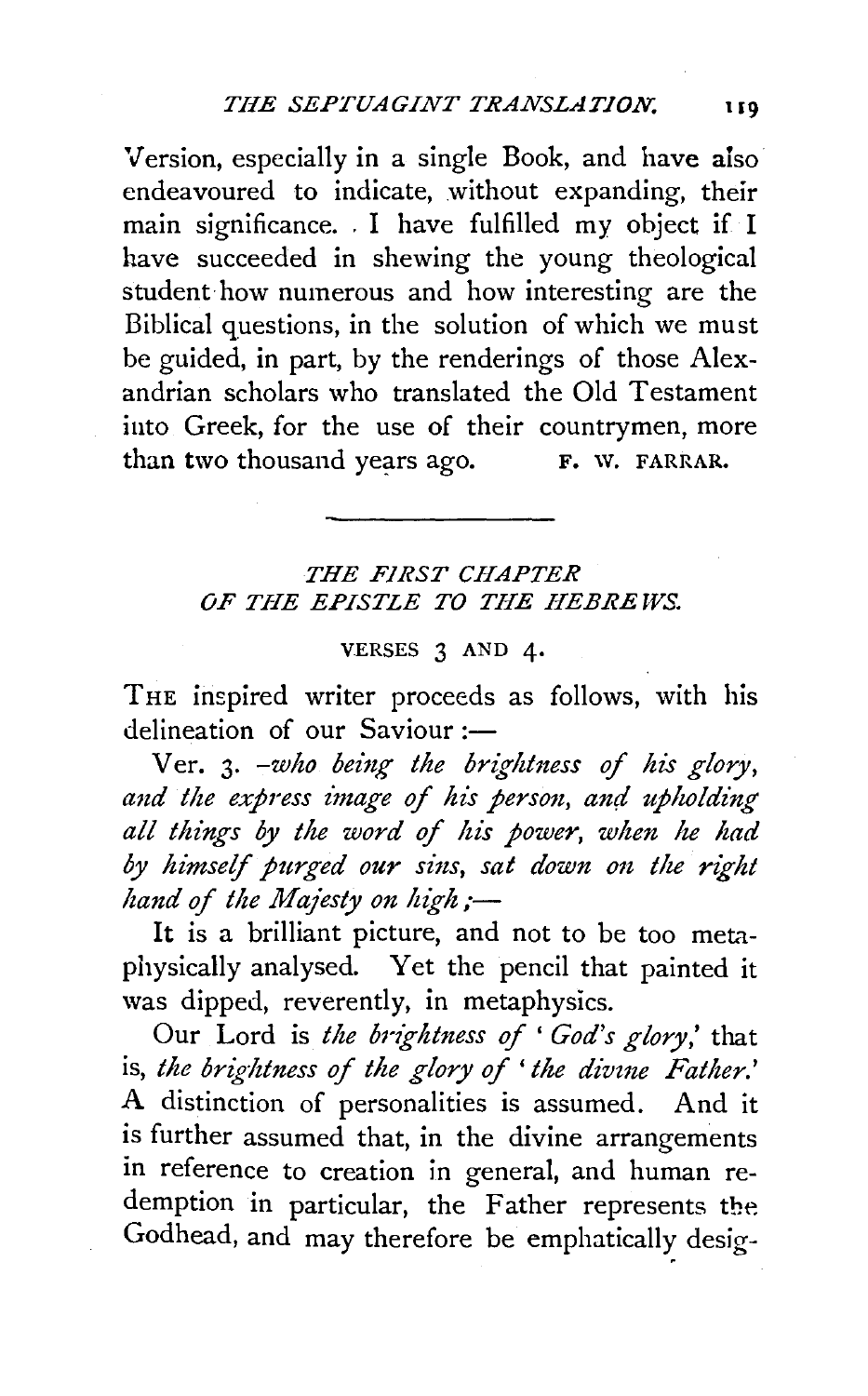rated 'God.' By the 'glory' of the Father, Schöttgen would understand the ' Shekinah,' or cloud-enveloped pillar of light ; a notion too artificial and narrow. We naturally expect a broader and grander idea, such as *the sum of the divine perfections*, and thus *the essential glory of dei'ty.* That is a 'glory' which has' glowed' from everlasting, and which will' glow' on for ever, indiminishable. It is ineffable, and absolute. Words break down in the attempt to describe it; thoughts, in the effort to conceive it. The radical idea would doubtless be derived from a sensuous source,—light. The glory of the Lord ' shines' wherever it is revealed. (Luke ii. 9: Rev. xviii. I; xxi. 23.) At every rift or outlet there is the radiation of that light within, which is inaccessible. " God is Light." We must hand over the sensuous notion to the ' pure reason,' to be translated into a purer and loftier conception.

Our Saviour is *the brightness* of the divine light or glory. The light shines forth *in him,* and then *through him* upon creation. "The words,'' says Dr Owen, " denote the divine nature of Christ; *yet 11ot absolutely,* but as God the Father in him doth manifest himself unto us." *(Expos. in loc.)* The word *brightness* is given in all the old English versions, from Wycliffe's downward. It is the reproduction of the Latin *splendor*, the Vulgate Version. It is thus a venerable, yet a rather feeble rendering. The idea of *eradiation* is inherent in the original term (amavyaoua). Our Lord is the *manifistative eradiation* of the divine glory. *The divine glory* ' *shines forth' zn him and through him.*  Wells' translation of the word is 'the shining-forth.'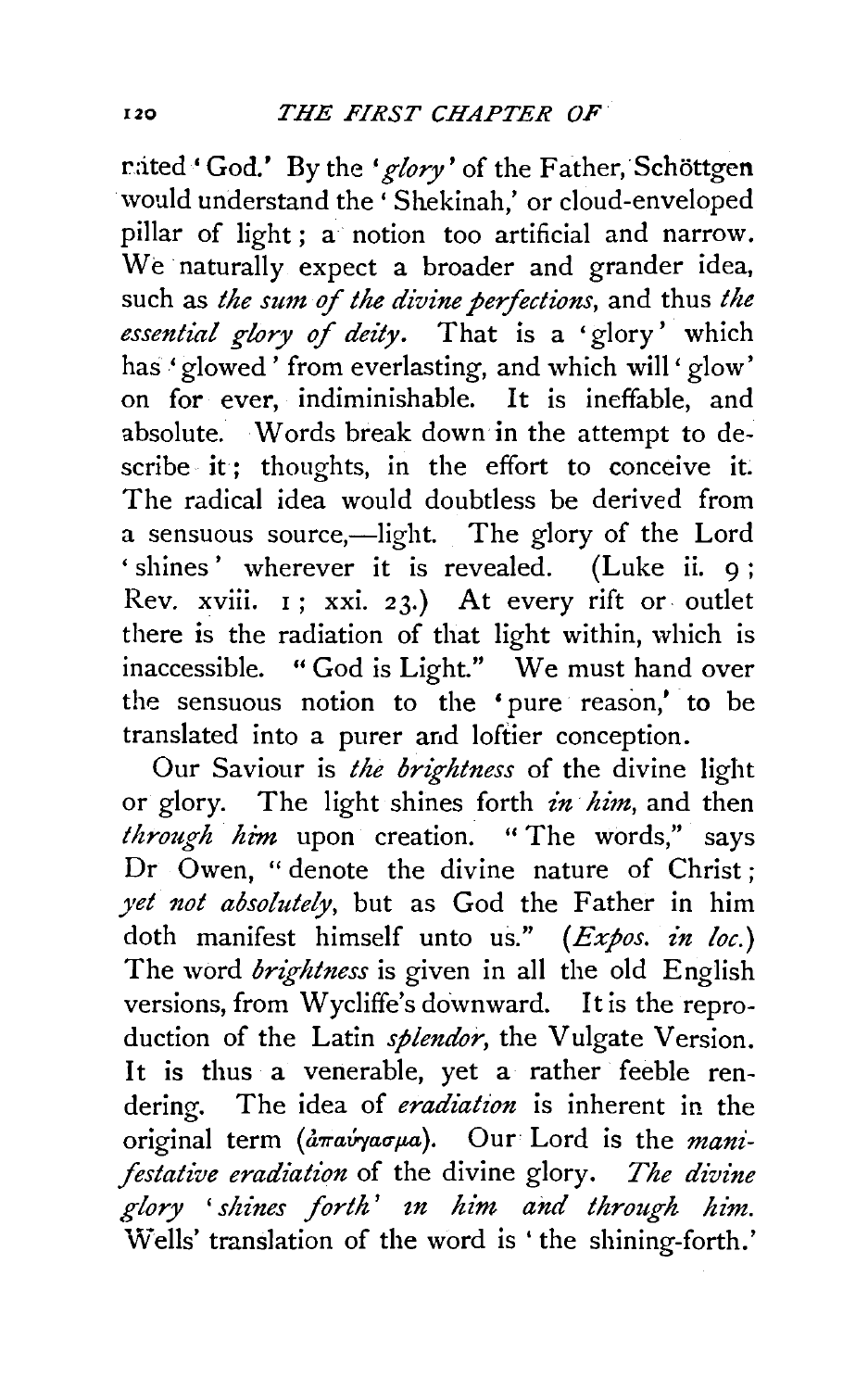Jesus is the 'effulgence' of the Father's glory;  $\cdot$  effulgence' rather than ' refulgence,' though Erasmus and Calvin give the latter. Our Saviour, indeed, is the image and reflection of the Father; but that is not the representation before us. *Effluence* is denoted. Rilliet's rendering is *rayonnement.* ' Effulgence' is Wynne's word; and is given by Macknight, Rodolphus Dickinson, Penn, and many other translators. Milton happily reproduced the idea in the line, " Bright effluence of bright essence, increate." *{Par. Lost,* iii. 6.)

*-and the express image* of *his person* ( *1€al xapawn]p Tij'> {nrotnaue(J)<; a·U-rov).* The word *person,* theologically considered, is an admissible and even an admirable substitute for the term employed by the inspired writer. But philologically viewed, it is no translation at all. It is no more a translation than the term *bishop* is a translation of *presbyter.* For, as the two terms *bishop* and *presbyter* represent two distinct aspects of one reality, so do the two terms *hypostasis* and *person.* The Greek Fathers distinguished between the divine *hypostasis* and the divine *essence* (ovola). The *essence* they interpreted generically as common to Father, Son, and Holy Spirit. But the *hypostasis* of the Father was, according to their theology, distinct from the *hypostases* of the Son and of the Spirit. Hence they use the word *hypostasis* as equivalent to the word *person,* which marked a differentiation within the divine *essence.* The Latin Fathers did not draw the same distinction between *hypostasis* and *essence.*  And hence, in the V ulgate Version it is not *person*  that is used in the passage before us, but *substance*, VOL. I.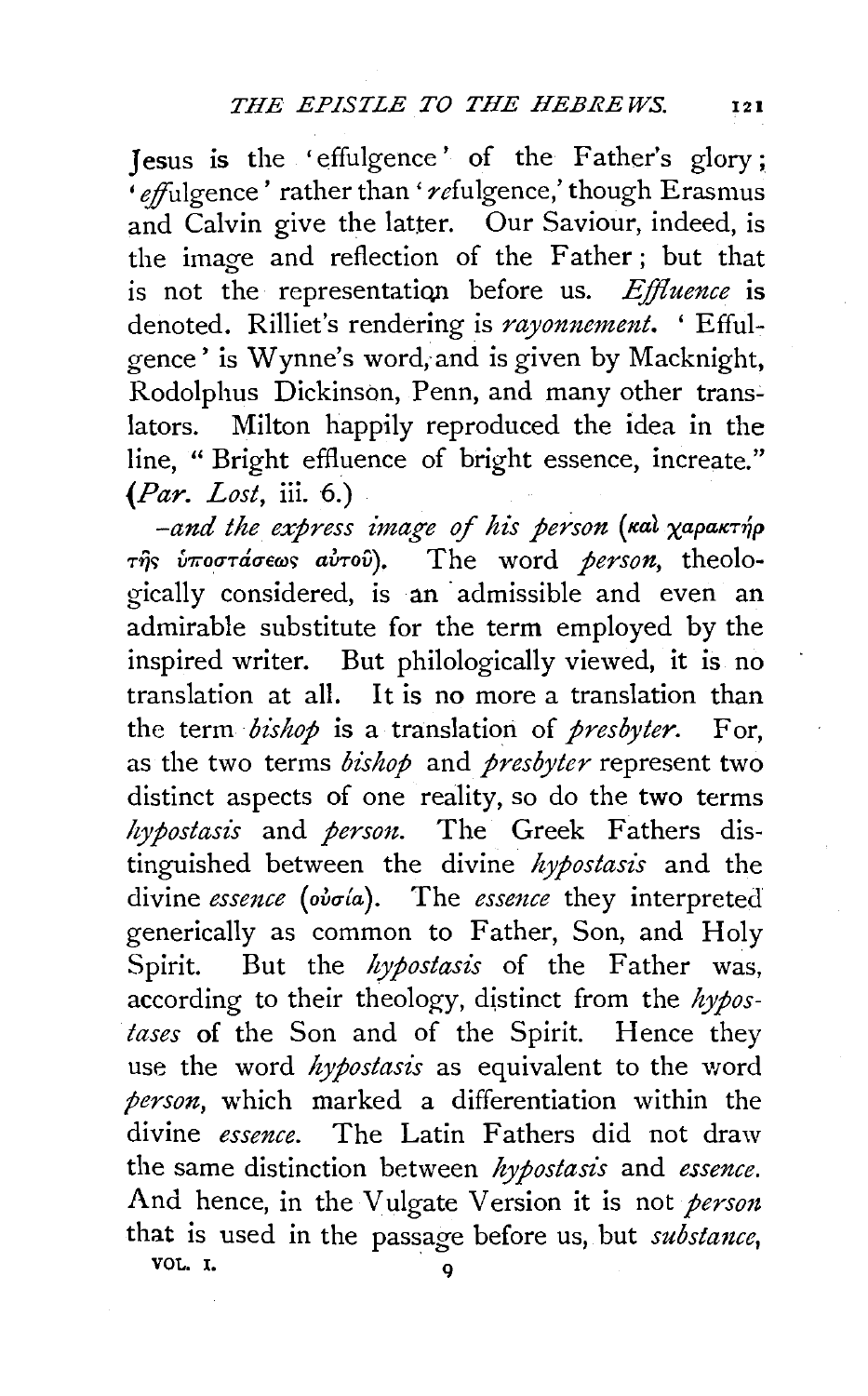a literal translation. Luther has the synonymous word *essence* (*Wesen*),-synonymous so far as Latinized phraseology is concerned. All the old English versions have *substance*, with the exception of the Geneva, which, under the influence of Beza, made use of the term *person*. Calvin retained the Vulgate word, but interpreted it as meaning not *essence*  but *person*. Beza dropped the Vulgate term altogether, and introduced *person* in its place, objecting on theological grounds to *essence.* In the French Geneva version of 1555, *substance* is used. But in the edition of I 562, *person* replaces it; and this free rendering holds its ground thenceforward in the subsequent editions. 'Substance' is undoubtedly the exact *translation.* But not only has it the misfortune of being a metaphysical term, its metaphysical use varies in different metaphysical schools. In our modern and Western metaphysics, as well as in the metaphysics of Philo, and of the inspired letter-writer, *substance* and *person* are by no means convertible terms or equivalents. And yet the Father's 'per*son'* is referred to; though not as *•person'* but as ' *substance*,' that is, as that *which* ' *stands under' his glorious attributes and accounts for his glorious acts.*  It is his *inner being* or *unseen se{fhood,* that is referred to. The word is, by a kind of rhetorical parallelism, equivalent to *glory* in the preceding clause; only it is metaphysically pictorial and abstruse, whereas *glory* is sensuously pictorial and popular.

Our Lord is the *express image* of the Father's inner being. The original word thus translated is *clzaracter* (xapaKT~p), which properly means a *graz•er,*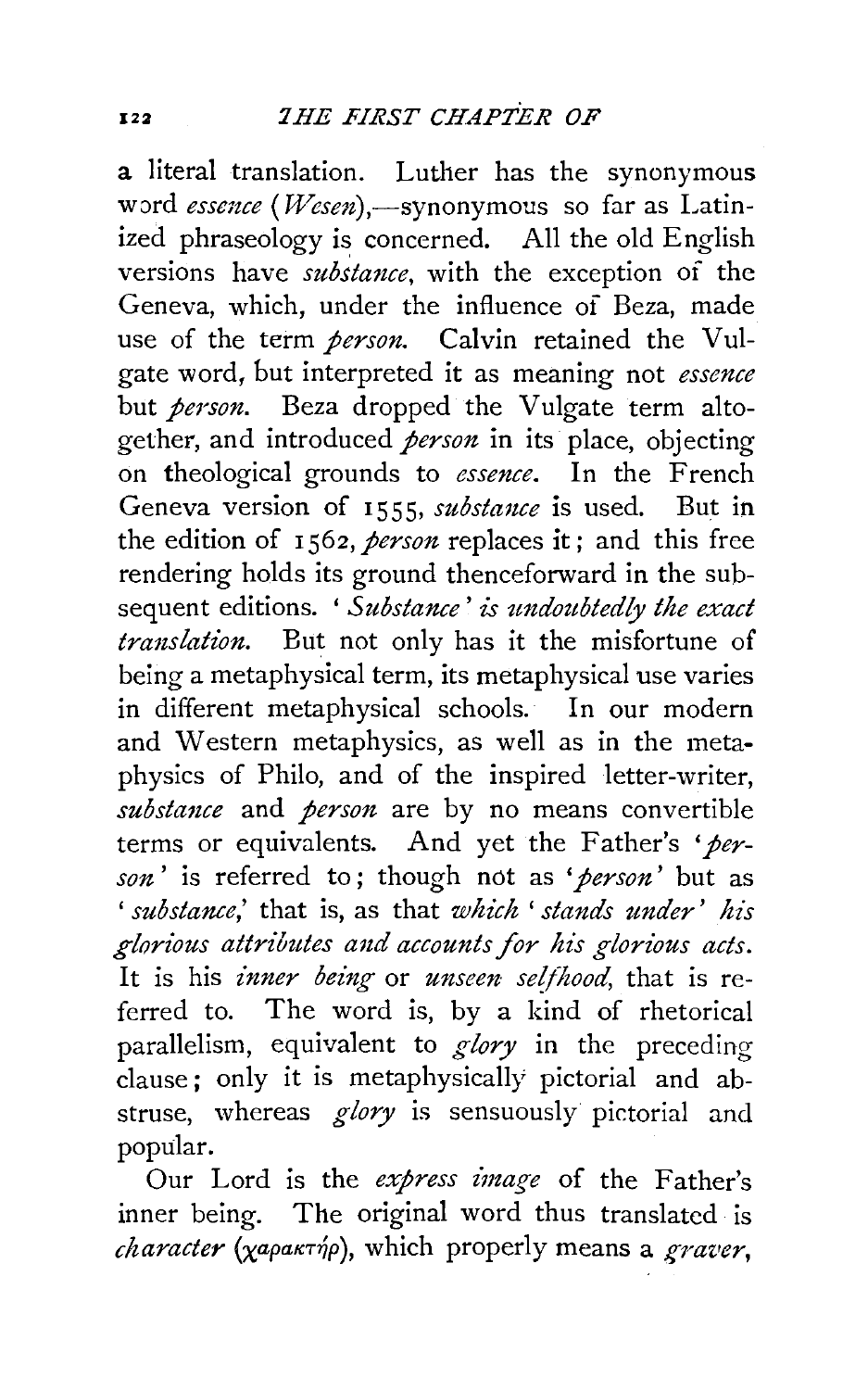then an *engraving*, and thence came to denote the *impression* which was made by an engraved stamp or seal. It was like *hypostasis* and *effulgmce,* a favourite word with Philo, through whose influence, probably, it lay, in the current Hellenistic phraseology, ready to the hand of the inspired writer. The Saviour in his relation to the universe as Maker, and to men as Redeemer, affords an exact representation, delineation, or impression of the essential glory of the Father. The reality of the Father's invisible being and glory stamps itself visibly or apprehensibly in the Son, so that " he that hath seen the Son hath seen the Father." (John xiv. 9·) Instead of *express image,* a more literal representation wouid be *impressed image,* or simply *impress*. Tyndale has *very image*, a far finer translation than that of the Geneva, *ingraved form.* Calvin wisely says, in reference both to *the effulgence* and to *the impress*,—" When thou hearest " that the Son. is *the brightness of the Father's glory,*  " thus think with thyself, that the glory of the " Father is invisible to thee, until it become re- " fulgent in Christ, who also is called *the impress of "the Father's substance,* because the majesty of the " Father is hidden until it shew itself, as it were " impressed, in the image of the Son. They who " overlook this reference of the expressions, and go '' higher in their philosophising, fail to apprehend " the design of the apostle, and therefore fatigue "themselves in vain."

*-upholding too all things by the word of his power.*  The two preceding clauses delineate to some extent what our Lord divinely is. This represents some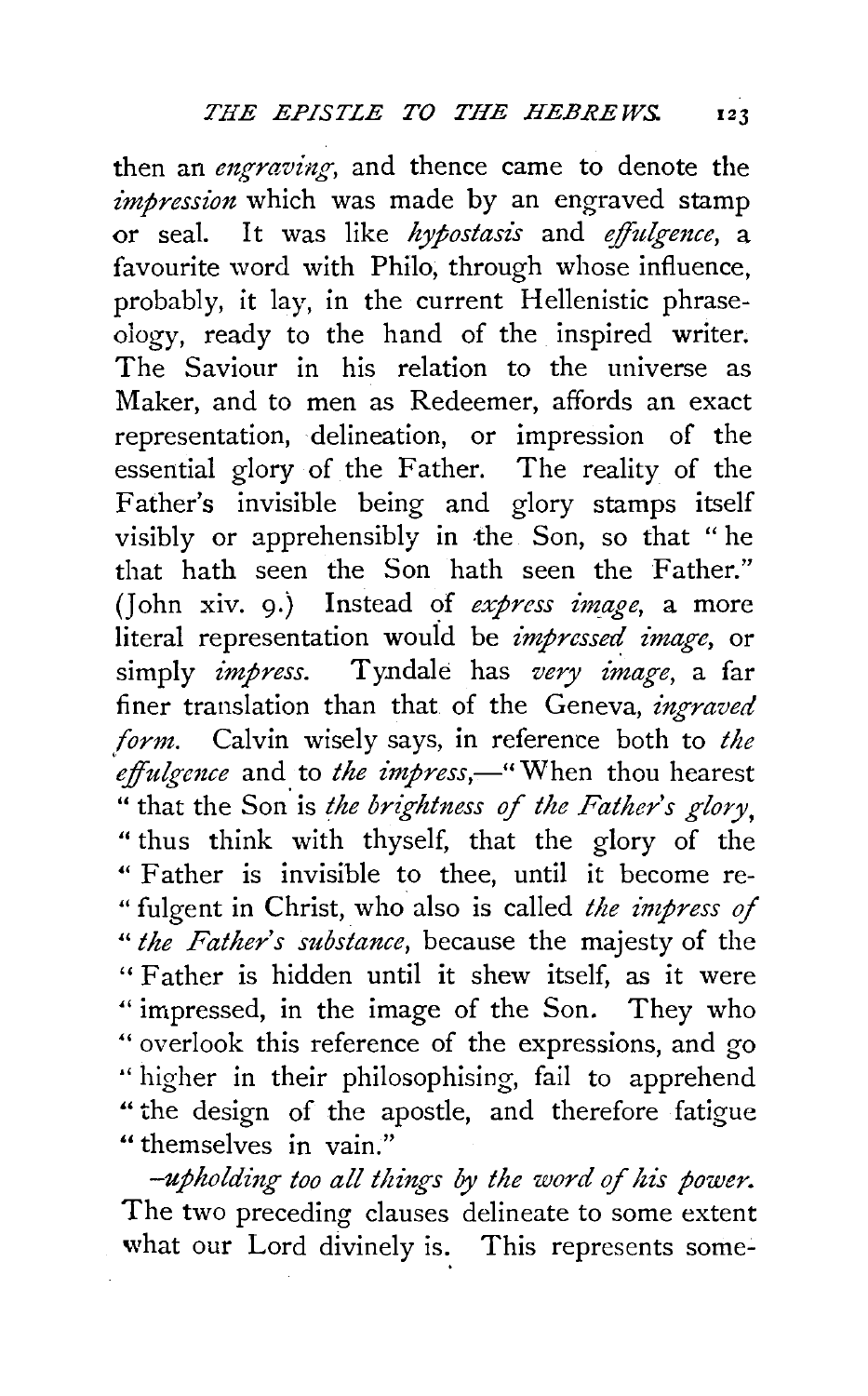thing of what He divinely does. He *upholds all things, that is, the universe.* No partial universality can be referred to. It is utterly arbitrary, and entirely inconsistent with the whole scope of the paragraph, to interpret, as is done in the (Unitarian) Improved Version,—"all things in the new dispensation."

*-upholding* :—literally *bearing* (Wycliffe's version), or *carrying* (the Rheims Version), that is, *sustaining*. Tyndale renders it *bearing up.* Our Lord is the Atlas not of the heavens only, but also of the earth. The Greek expositors, Chrysostom, Theodoret, Theophylact; interpret the word as meaning *governing*. But that is rather a theological implication, than a faithful representation of the fine pictorial idea of the original.

*-by the word of his power.* The expression might, with Böhme, Kuinöl, and others, be rendered thus. *by his word of power.* Luther gives it freely "by his powerful word." It is better, however, to take the rendering of our Authorised Version, which is the rendering likewise of Bleek. The idea is graphic. There is a semi-personification of our Lord's inherent power. It utters its fiat, and the universe is sustained. Our Lord does not need to bear the burden on his shoulders. He does not even need to stretch forth his hand to hold it up. His power is mightier still. It but speaks the word, and it is done. The word being spoken, the heavens and the earth "consist" and continue. Grotius gave the expression a most unnatural twinge, when he referred the pronoun to the Father, and interpreted thus, *by the command of the Father* 

124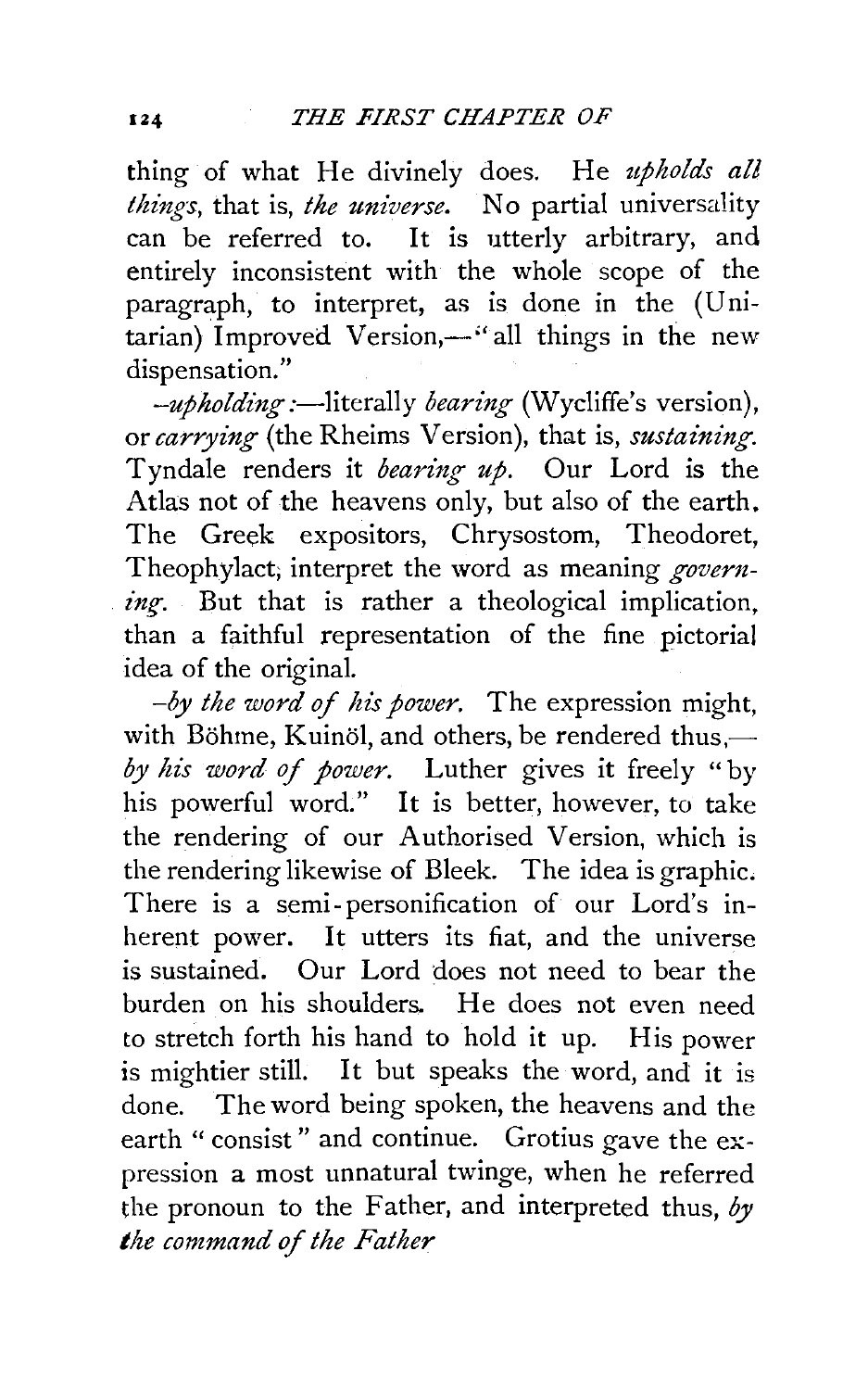-when he had by himself purged our sins. In the two preceding clauses an indefinite continuity of time, unbounded either in the direction of the past, or of the future, is expressed. In this, something that is now past and finished is brought forward to view, — having by himself purged our sins. The expression *by himself* is wanting in the oldest manuscripts, and also in the Vulgate Version. It was doubtless a marginal note, theologically correct and precious, and therefore readily incorporated in the text,—the more especially as it educed, though somewhat too obtrusively, the real import of 'the middle voice' of the verb. It had been a very early annotation, for it is found in the Syriac Versions. The pronoun *our,* as connected self-appropriatingly with *sins,* is likewise marginal. It is wanting in the oldest manuscripts- NABDE -and in the Syriac Peshito-version, as well as in the Vulgate. The entire clause, as it originally stood, runs thus, *when he made purification of sins (καθαρισμ*όν των αμαρτιών ποιησάμενος). The expression is 'free and easy,' and popular. Strictly speaking, sins cannot be purified, though sinners may. Yet who would part with Isaiah's grand poetic presentation of the gospel,—"Though your sins be as scarlet they shall be as white as snow ; though they be red like crimson, they shall be as wool." Our Lord provided for this blanching of sins, when He provided, by means of expiation or atonement, for the purification of sinners.

*-took his seat at the -right hand of the maj'esty on high.* It was in accordance with the prophetic representation in Psalm cx. 1, that our Saviour, in the possession of human nature, took his seat in the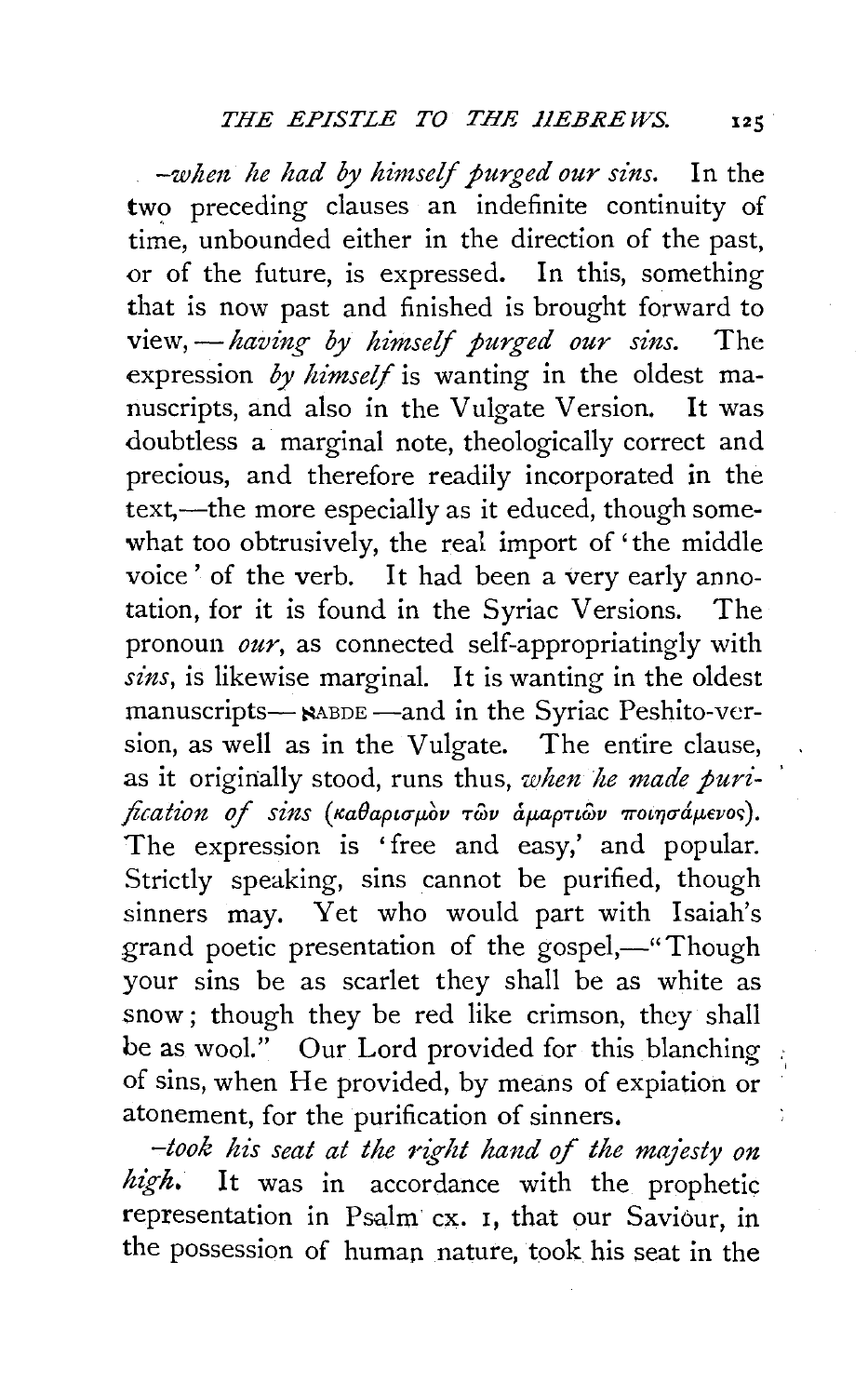piace of highest dignity and authority. It was a fact of immense significance in relation to Judaism. He who occupies such a seat must be, on the one hand, glorious above all other dignitaries, and allpowerful, on the other, to make whatever modifications may be his pleasure in the ceremonials of dispensations, new or old. *The Majesty on high,* the Majesty in the heights, the heavens, the 'heaved' *places,-is,* as distinguished from all other royalties, *the divine Majesty.* It is an abstract mode of representation, like our common court-phrases, *Your Royal Highness, Your Imperial Highness.* A respectful distance is maintained when sovereigns are thus circuitously addressed. This respectful distance is increased when, as with the Germans and Italians, the address is rendered still more oblique by the use of the third possessive pronoun. In the original, the phrase *at the right hand* is *in (the) right (hnad).*  It is a compressed idiom, easily explicable,-in the *place which is close to the right hand* of the Father. The whole representation is a topical symbolism for the highest honour and glory.

V er. 4· *-being made so much better than the angels, as he hath by inheri'ta1zce obtained a more excellent name than they.* This is the conclusion of the first grand sentence of the epistle. But, strange to say, Griesbach closes the sentence with verse 3, and begins a new paragraph with verse 4. He must. for the moment, have transferred his standpoint in thought from the free unembarrassed letter that was lying before him, *to* the conception of a rigidly logical treatise. Verse 4 is the logical theme or thesis of the remainder of the chapter.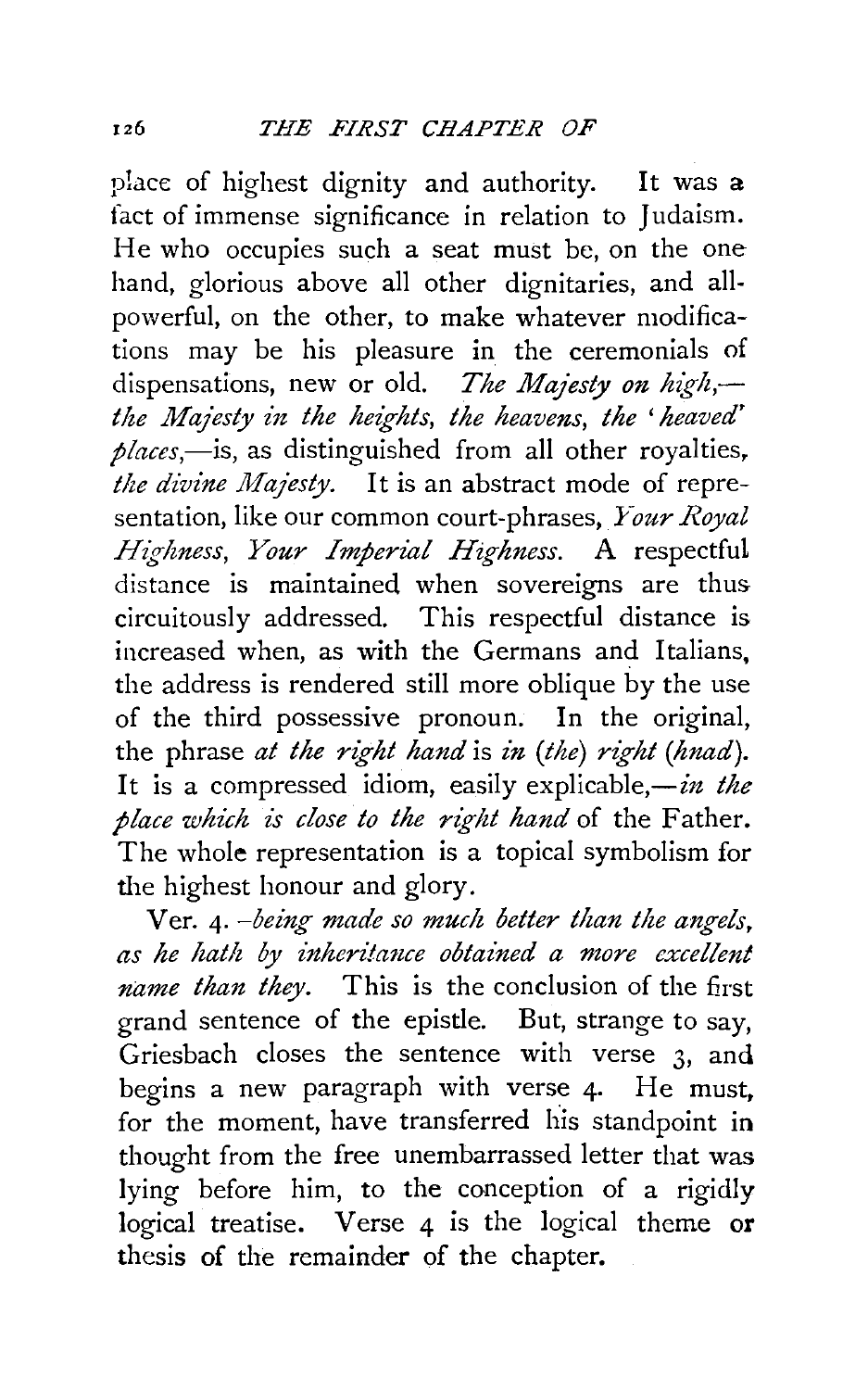*being made.* Not simply *being* ( $\omega$ v). Literally, having become ( $\gamma$ evoµevos). In the act of taking his seat at the right hand of the Majesty on high, our Lord, in the full possession of our human nature, *became* something different from what He had been during his career of humiliation.

*-better than the angels,* that is, better in position, in rank, and in relation to the honours of the universal divine empire. For a season He had been, in a certain relationship, inferior to the angels,—"a little lower." But now He *became better,* higher, far more exalted and glorious,—so *nuch better*, as he has by inheritance obtained a more excellent name than. *they.* To wit, 'Son.' See next verse. But the word is used in its highest and most emphatic acceptation, its strictly archetypical and normal application, as denoting *the begotten one*, who is of *the same nature as the Father.* 

When viewed less strictly, the designation has been freely given to beings not so high as angels. Israel was 'God's son' (Exod. iv. 22). Adam was ' God's son' (Luke iii. 38). All mankind are 'his offspring' (Acts xvii. 28). All believers of the Gospel are peculiarly 'God's sons' (Rom. viii. 16; I John iii. I). But sonship in all these cases is realized in lower planes of being than identity of nature or ' substance.' Israel was a national 'son,' in re£pect of superiority in privilege, and because the true Son and Lord was nationally enclosed. Adam was a ' son,' because, unlike his descendants, he had no earthly progenitor. He came direct from God. All mankind are 'sons' in the elements of their moral constitution. Believers are 'sons' in